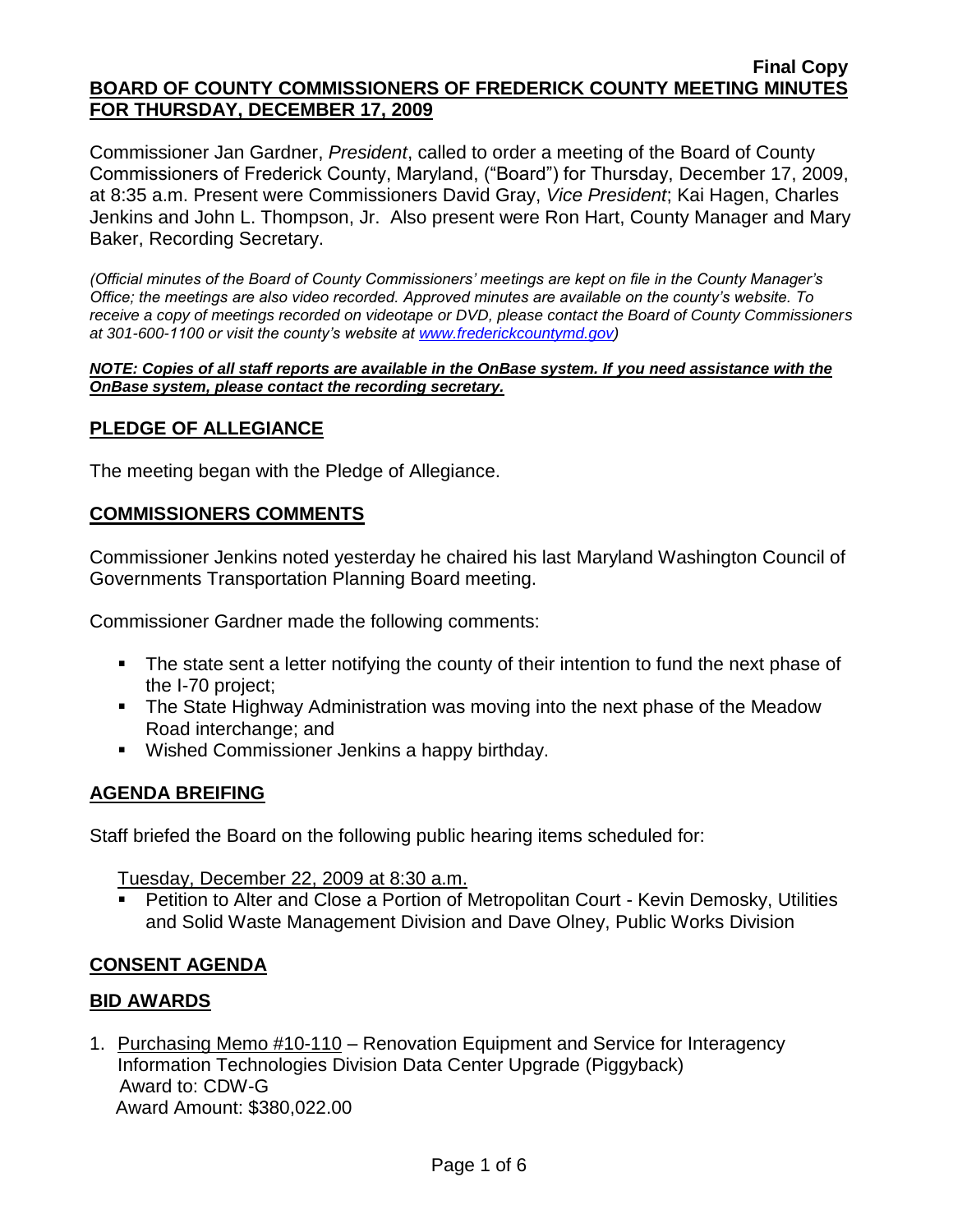2. Purchasing Memo #10-116 - Bid #10-CP-54, Brunswick Branch Library Award to: Morgan-Keller, Inc. Award Amount: \$2,856,000.00 and an 8% contingency amount of \$228,480.00

## **BUDGET TRANSFERS**

- 1. #BT–10-082, Finance, Accounting
- 2. #BT–10-083, Citizens Services, Housing

# **BOARD OF EDUCATION (BOE) EXPENSE FUND AMENDMENT**

#### School Construction Expense Fund Amendment

1. #10-06

# **GRANT**

1. Federal Fiscal Year 2009 Citizen Corps Program Grant and Budget Transfer - Seamus Mooney, Emergency Management Division

# **EASEMENT**

1. Request for a Partial Release of a Forest Resource Ordinance Easement on the Echo Valley Subdivision – Mike Wilkins, Permitting and Development Review Division

Commissioner Thompson requested a separate vote on the easement.

Commissioner Gray moved approval of the consent agenda with the exception of Easement #1. Commissioner Hagen seconded the motion that passed 5-0.

Commissioner Hagen moved approval of Easement #1 as presented. Commissioner Gray seconded the motion that passed 4-1 with Commissioner Thompson opposed.

# **ADMINISTRATIVE BUSINESS**

#### **Bid Award – Purchasing Memo #10-99 – Extend Sole Source Contract for Digital, Oblique, Aerial Imagery with Pictometry International – Hal Good, Finance Division**

Mr. Good and Marshall Stevenson, Interagency Information Technologies Division, presented information regarding the proposed bid award.

Commissioner Gray moved approval of Purchasing Memo #10-99 as presented.

Commissioner Thompson made a substitute motion not to partner with the City of Frederick on this item. The motion failed due to lack of a second.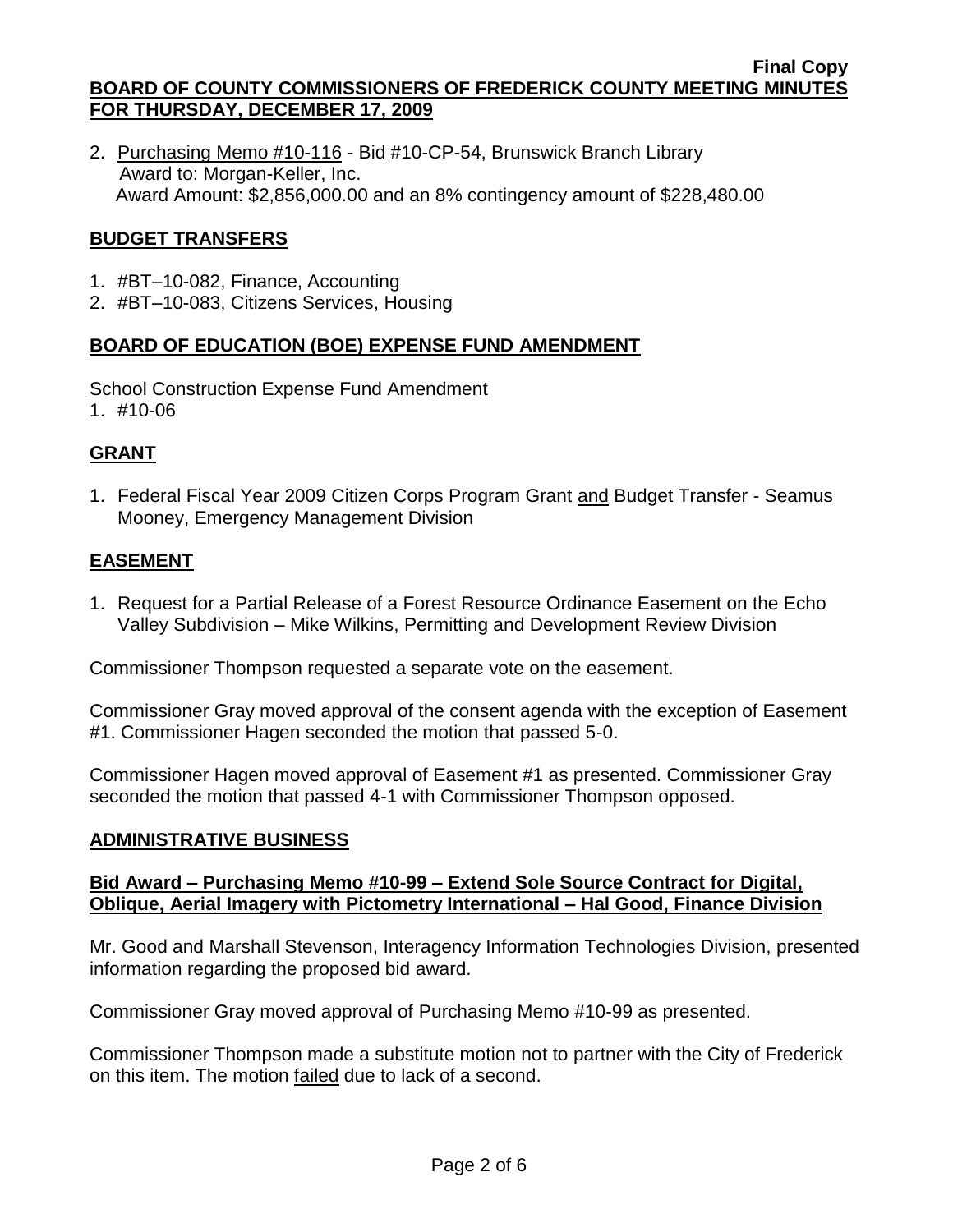The main motion passed 3-2 with Commissioners Jenkins and Thompson opposed.

### **Bid Award - Purchasing Memo #10-113 – Sole Source Purchase of Technical Services from Intergraph Corporation – Hal Good, Finance Division**

Mr. Good, Marshall Stevenson, Interagency Information Technologies Division and Jack Markey, Emergency Management Division, presented information regarding the proposed bid award.

Commissioner Gray moved approval of Purchasing Memo #10-113 as presented. Commissioner Hagen seconded the motion that passed 4-1 with Commissioner Thompson opposed.

### **Thurmont Senior Center Memorandum of Understanding - Austin Abraham, Management Services Division**

Mr. Abraham, Carolyn True, Citizens Services Division and Bill Blakeslee, Chief Administrative Officer, Town of Thurmont, presented the proposed memorandum of understanding (MOU) for the use of the town-owned building for Department of Aging programs.

Commissioner Thompson moved to table the issue due to pending lawsuits involving the Town of Thurmont over adequate public facilities ordinance issues. The motion failed due to lack of a second.

Commissioner Gray moved approval of the MOU as presented. Commissioner Hagen seconded the motion that passed 4-1 with Commissioner Thompson opposed.

### **Agreement Between the Board of County Commissioners and Frederick Community College – Issuance of Debt to Fund Purchase of Property – Doug Browning, Frederick Community College and John Kroll, Finance Division**

Mr. Browning and Mr. Kroll presented the proposed agreement to include the funding amount of \$4.5 million dollars for the purchase of 200 Monroe Avenue for Frederick Community College in the upcoming bond issue.

Commissioner Hagen moved approval of the agreement as presented. Commissioner Gray seconded the motion that passed 4-1 with Commissioner Thompson opposed.

#### **Tax Payment Receipt Date Policy - John Kroll and Lori Decker, Finance Division**

Mr. Kroll and Ms. Decker presented options to create a policy for tax payment due and receipt dates, noting the current practice was to accept the postmark date as the payment date.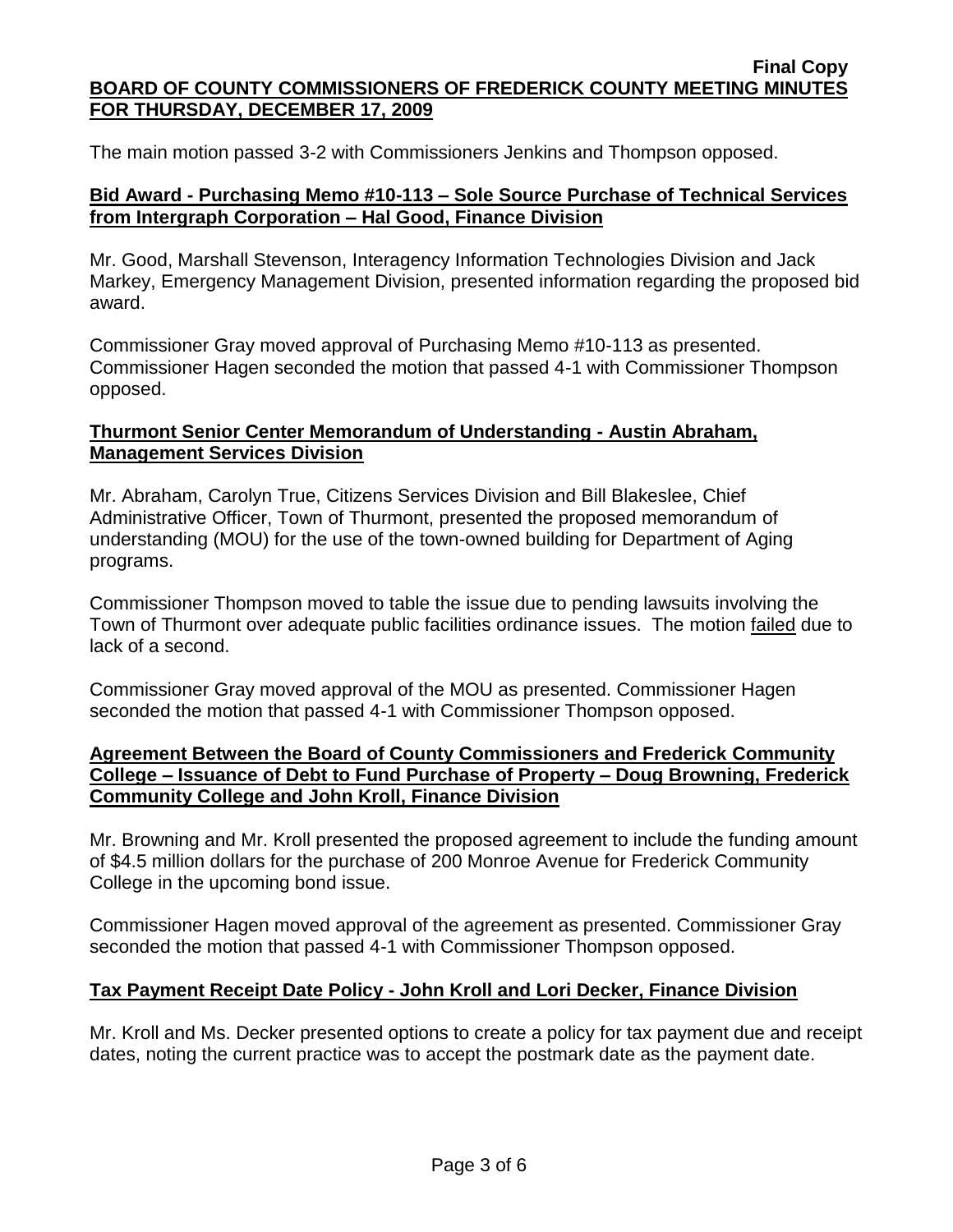Commissioner Thompson moved approval of no longer accepting the postmarked date as the payment date beginning fiscal year (FY) 2011, but that payments would be credited to the account on the day the payment was received by the county/agent/mail or in person. Commissioner Jenkins seconded the motion that failed 2-3 with Commissioners Gardner, Gray and Hagen opposed.

Commissioner Jenkins moved to draft a policy to honor the postmark for four calendar days beyond the due date and by the close of business on the final business day of the month when delivered in person, noting, the policy would take effect for tax year 2011. Commissioner Gray seconded the motion that passed 4-1 with Commissioner Thompson opposed.

### **FY 2011 - FY 2016 Capital Improvements Program Funding Discussion (Continued from 12-15-09 Meeting) - Kelly Weaver, Finance Division**

Ms. Weaver presented information regarding projects within the capital improvements program (CIP). Chuck Jenkins, Sheriff and Jack Markey, Emergency Management Division, presented information regarding their projects.

Sheriff Jenkins noted the Adult Detention Center (ADC) Phase V project could be deferred. However, the ADC was presently in need of a new roof and emergency operations upgrades such as the sprinkler system.

Commissioner Jenkins moved to defer the ADC Phase V project that would leave \$2 million dollars for the repairs and upgrades to the ADC. Commissioner Gray seconded the motion that passed 5-0.

The Board requested Mr. Markey look at various financial scenarios such as funding for first year upgrades and nothing more and to bring back to the Board his findings for further discussion.

### **Alternate Work Schedule for the Office of Highway Operations - Tom Meunier, Public Works Division**

Mr. Meunier presented staff's findings from a trial alternate work schedule that included a four day, ten hour work week from early April through late September for the Department of Highways and Transportation Department and Office of Highway Operations.

Commissioner Thompson moved approval of the new alternate work schedule as presented. Commissioner Jenkins seconded the motion that passed 5-0.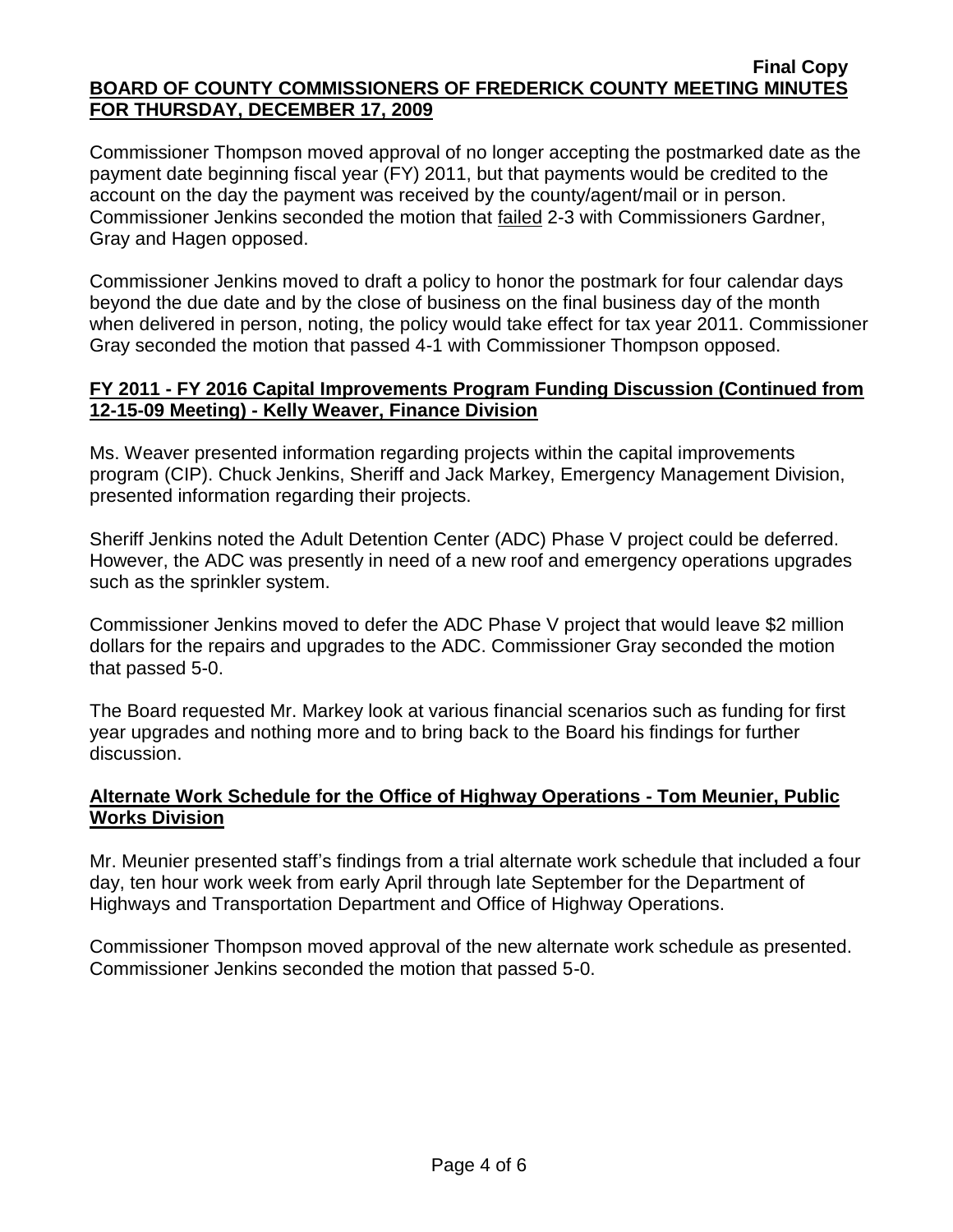### **WORKSESSION**

### **Extension of the Fort Detrick Tech Transfer Initiative Agreement with the Maryland Technology Development Corporation (TEDCO) - Laurie Boyer, Economic Development Division**

Ms. Boyer presented the transfer initiative agreement request for extension through December 31, 2010.

There was no public comment.

Commissioner Hagen moved approval of the extension as presented. Commissioner Gray seconded the motion that passed 4-1 with Commissioner Thompson opposed.

#### **Extension of Sunset Provision for the Rehabilitated Vacant Commercial Structures Tax Credit Program - Laurie Boyer, Economic Development Division**

Ms. Boyer presented the tax credit program to extend the sunset clause for a five-year time period of the rehabilitated vacant commercial structures.

There was no public comment.

Commissioner Hagen moved to take the request for the five-year extension to public hearing. Commissioner Gray seconded the motion that passed 4-1 with Commissioner Thompson opposed.

#### **Frederick County's Snow Removal Operations Plan Update - Tom Meunier, Public Works Division**

Mr. Meunier and staff presented options for the county's snow removal operations.

There was no public comment.

Commissioner Thompson moved to authorize and direct staff to make and follow through with necessary decisions regarding snow removal this winter season including the options presented today. Commissioner Jenkins seconded the motion that failed 2-3 with Commissioners Gardner, Gray and Hagen opposed.

Commissioner Hagen moved to wait until program budget discussions concluded to make decisions regarding the snow removal issues. Commissioner Gray seconded the motion that passed 3-2 with Commissioners Jenkins and Thompson opposed.